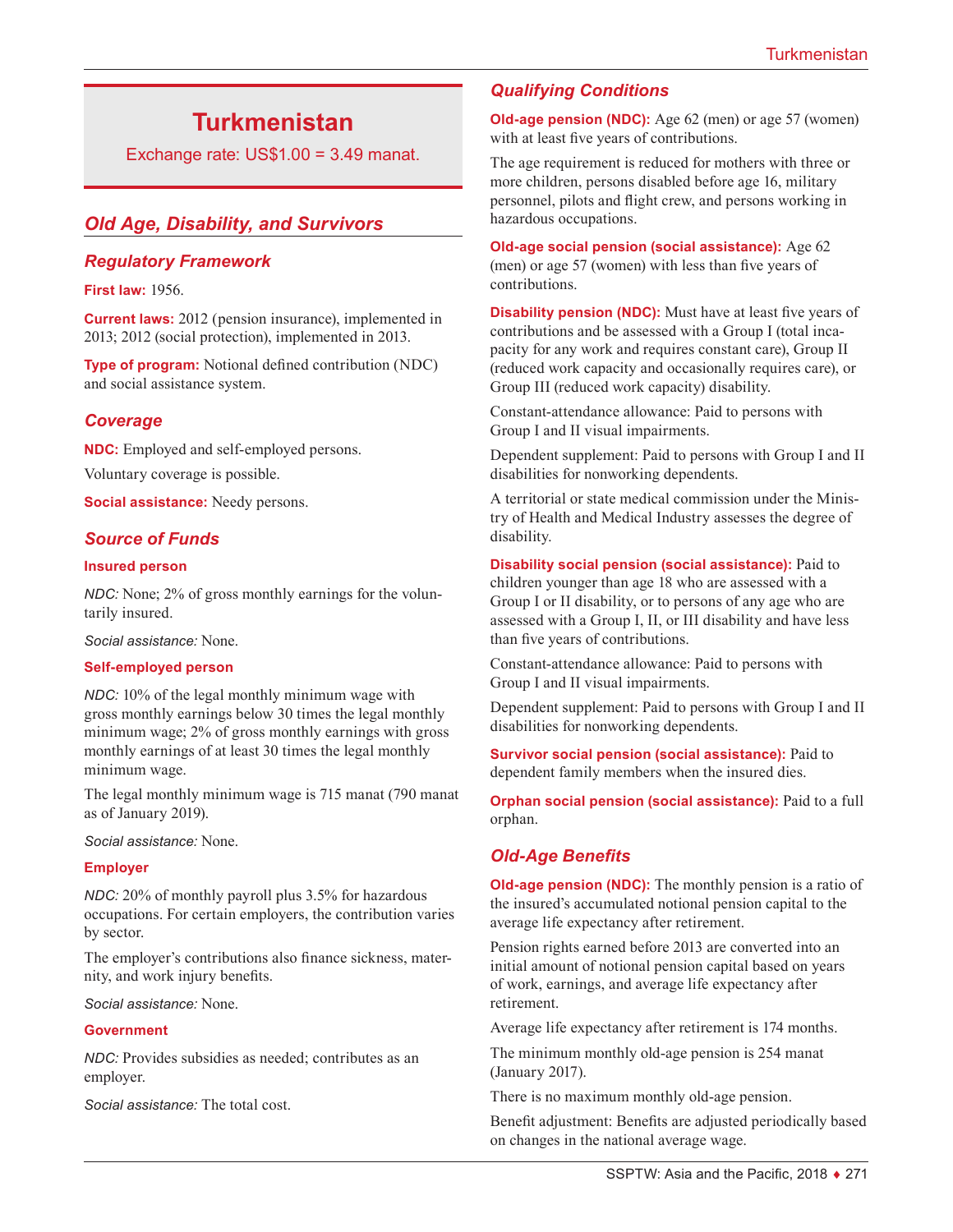**Old-age social pension (social assistance):** The monthly pension is 70% of the base amount for calculating state benefits.

The base amount for calculating state benefits is 266 manat a month (293 manat a month as of January 2019).

Benefit adjustment: Benefits are adjusted periodically based on changes in the national average wage.

# *Permanent Disability Benefits*

**Disability pension (NDC):** The monthly pension is a ratio of the insured's accumulated notional pension capital to average life expectancy.

Pension rights earned before 2013 are converted into an initial amount of notional pension capital based on years of work, earnings, and average life expectancy.

The minimum monthly disability pension is 155% of the base amount for calculating the minimum pension for a Group I disability, 135% for a Group II disability, or 115% for a Group III disability; 190% for any group of disability if the disability began in childhood.

The base amount for calculating the minimum pension is 279 manat a month (307 manat a month as of January 2019).

There is no maximum monthly disability pension.

Persons eligible for more than one benefit (sickness, maternity, child care allowance, survivor, or social pension) must choose only one benefit.

Constant-attendance allowance: 20% of the base amount for calculating the minimum pension is paid monthly.

Dependent's supplement: 20% of the base amount for calculating the minimum pension is paid monthly for each eligible dependent.

Benefit adjustment: Benefits are adjusted periodically based on changes in the national average wage.

**Disability social pension (social assistance):** The

monthly pension is 160% of the base amount for calculating state benefits for a Group I disability, 140% for a Group II disability, or 120% for a Group III disability; 160% for a child younger than age 18 with any group of disability; 200% to a person aged 18 or older with any group of disability if the disability began in childhood.

The base amount for calculating state benefits 266 manat a month (293 manat a month as of January 2019).

Persons eligible for more than one benefit (sickness, maternity, child care allowance, survivor, or social pension) must choose only one benefit.

Constant-attendance allowance: 20% of the base amount for calculating state benefits is paid monthly.

Dependent supplement: 20% of the base amount for calculating state benefits is paid monthly for each eligible dependent.

Benefit adjustment: Benefits are adjusted periodically based on changes in the national average wage.

# *Survivor Benefits*

#### **Survivor social pension (social assistance):** The

monthly pension is 65% of the base amount for calculating the minimum pension for one eligible survivor; 125% for two; 145% for three; 170% for four; 185% for five; and 200% for six or more eligible survivors. The monthly pension is split equally among all eligible survivors.

The base amount for calculating the minimum pension is 279 manat a month (307 manat a month as of January 2019).

**Orphan social pension (social assistance):** The monthly pension is 145% of base amount for calculating the minimum pension for one full orphan; 230% for two; and 285% for three or more full orphans.

The base amount for calculating the minimum pension is 279 manat a month (307 manat a month as of January 2019).

Benefit adjustment: Benefits are adjusted periodically based on changes in the national average wage.

# *Administrative Organization*

Ministry of Labor and Social Protection of the Population of Turkmenistan (<http://mlsp.gov.tm/>) provides general coordination and supervision.

Pension Fund of Turkmenistan and its regional and local offices administer the program and collect contributions.

# *Sickness and Maternity*

# *Regulatory Framework*

**First and current laws:** 1994 (presidential decree); and 2012 (social protection code), implemented in 2013.

**Type of program:** Universal (medical benefits) and social insurance (cash benefits) system.

### *Coverage*

**Universal (medical benefits):** Residents of Turkmenistan.

**Social insurance (cash benefits):** Employed citizens of Turkmenistan.

Exclusions: Self-employed persons.

### *Source of Funds*

#### **Insured person**

*Universal (medical benefits):* Voluntary supplemental contributions.

*Social insurance (cash benefits):* None.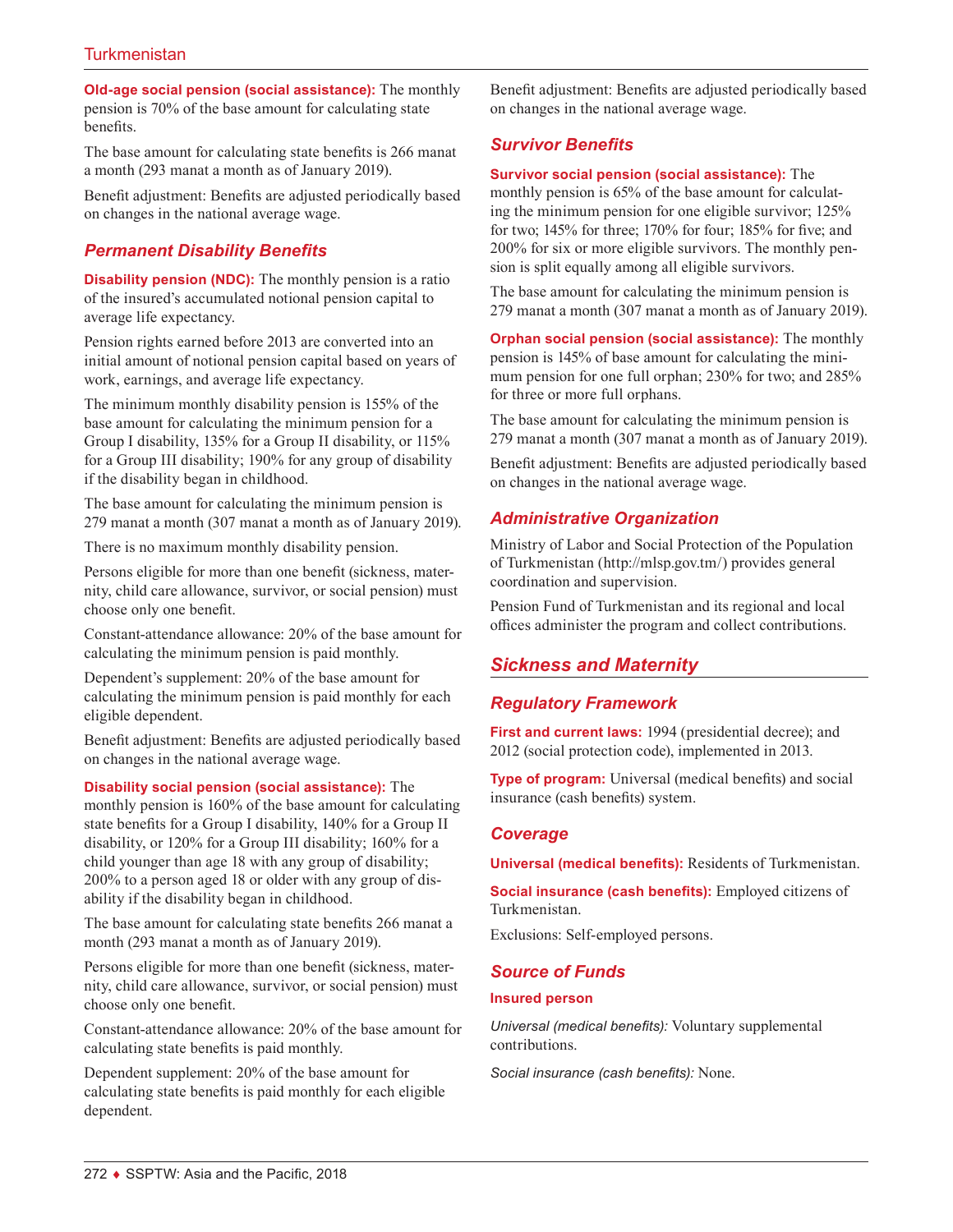#### **Self-employed person**

*Universal (medical benefits):* Voluntary supplemental contributions.

*Social insurance (cash benefits):* Not applicable.

#### **Employer**

*Universal (medical benefits):* None.

*Social insurance (cash benefits):* See source of funds under Old Age, Disability, and Survivors.

#### **Government**

*Universal (medical benefits):* The total cost.

*Social insurance (cash benefits):* Provides subsidies as needed.

### *Qualifying Conditions*

**Cash and medical benefits:** There is no minimum qualifying period.

#### *Sickness and Maternity Benefits*

#### **Sickness benefit (wagtlaýyn zähmete ukypsyzlyk boýunça döwlet kömek puly, social insurance):** 60% of

the insured's average daily earnings in the last two months is paid with less than five years of uninterrupted work; 80% with five to eight years; 100% with more than eight years, to a mother caring for three or more children younger than age 16 or for a child with a disability younger than 18, or to an orphan younger than age 21.

The insured may receive up to seven days of paid leave to care for a sick family member; 14 days if caring for a child younger than age 14; 122 days if caring for a child younger than age 7 who is hospitalized or for a child younger than age 14 who is seriously ill, undergoes major surgery, or suffers a severe injury.

**Maternity benefit (göwrelilik we çaga dogurmak boýunça döwlet kömek puly, social insurance):** 100% of the insured's earnings is paid for 56 days before and 56 days after the expected date of childbirth (72 days after for a difficult childbirth; 96 days after for multiple births). In the case of adoption of a child, the benefit is paid from the day of adoption for up to 56 days.

**Birth grant (çaga doglandaberilýän döwlet kömek puly, social insurance):** A lump sum of 130% of the base amount for calculating state benefits is paid for each of the first two children; 250% for the third child; and 500% for the fourth and subsequent children.

The base amount for calculating state benefits is 266 manat a month (293 manat a month as of January 2019).

**Child care allowance (çaga seretmek boýunça döwlet kömek puly, social insurance):** 65% of the base amount for calculating state benefits is paid monthly for children up to age 3.

The base amount for calculating state benefits is 266 manat a month (293 manat a month as of January 2019).

Benefit adjustment: Benefits are adjusted periodically by law.

#### *Workers' Medical Benefits*

Public health providers provide medical benefits directly to patients. Benefits include general and specialized care, hospitalization, laboratory services, dental care, maternity care, vaccinations, and transportation. Medicine is free if hospitalized.

### *Dependents' Medical Benefits*

Medical benefits for dependents are the same as those for the insured.

#### *Administrative Organization*

Ministry of Labor and Social Protection of the Population of Turkmenistan (<http://mlsp.gov.tm/>) and regional and local offices of the Pension Fund of Turkmenistan administer the social insurance program. The Pension Fund of Turkmenistan also collects contributions for the program (see Old Age, Disability, and Survivors).

Ministry of Health and Medical Industry [\(http://www](http://www.saglykhm.gov.tm/) [.saglykhm.gov.tm/](http://www.saglykhm.gov.tm/)) and regional health departments are responsible for implementing state health care policy, developing health care programs, and providing medical services through clinics, hospitals, maternity homes, and other medical facilities, including private health providers.

# *Work Injury*

### *Regulatory Framework*

**First law:** 1995.

**Current laws:** 2009 (Labor Code of Turkmenistan); and 2012 (Code on Social Protection), implemented in 2013.

Local authorities and employers can provide supplemental pension benefits out of their own budgets.

#### *Coverage*

**Universal:** Residents of Turkmenistan.

**Social insurance:** Employed persons. Exclusions: Self-employed persons.

# *Source of Funds*

**Insured person**

*Universal:* None.

*Social insurance:* None.